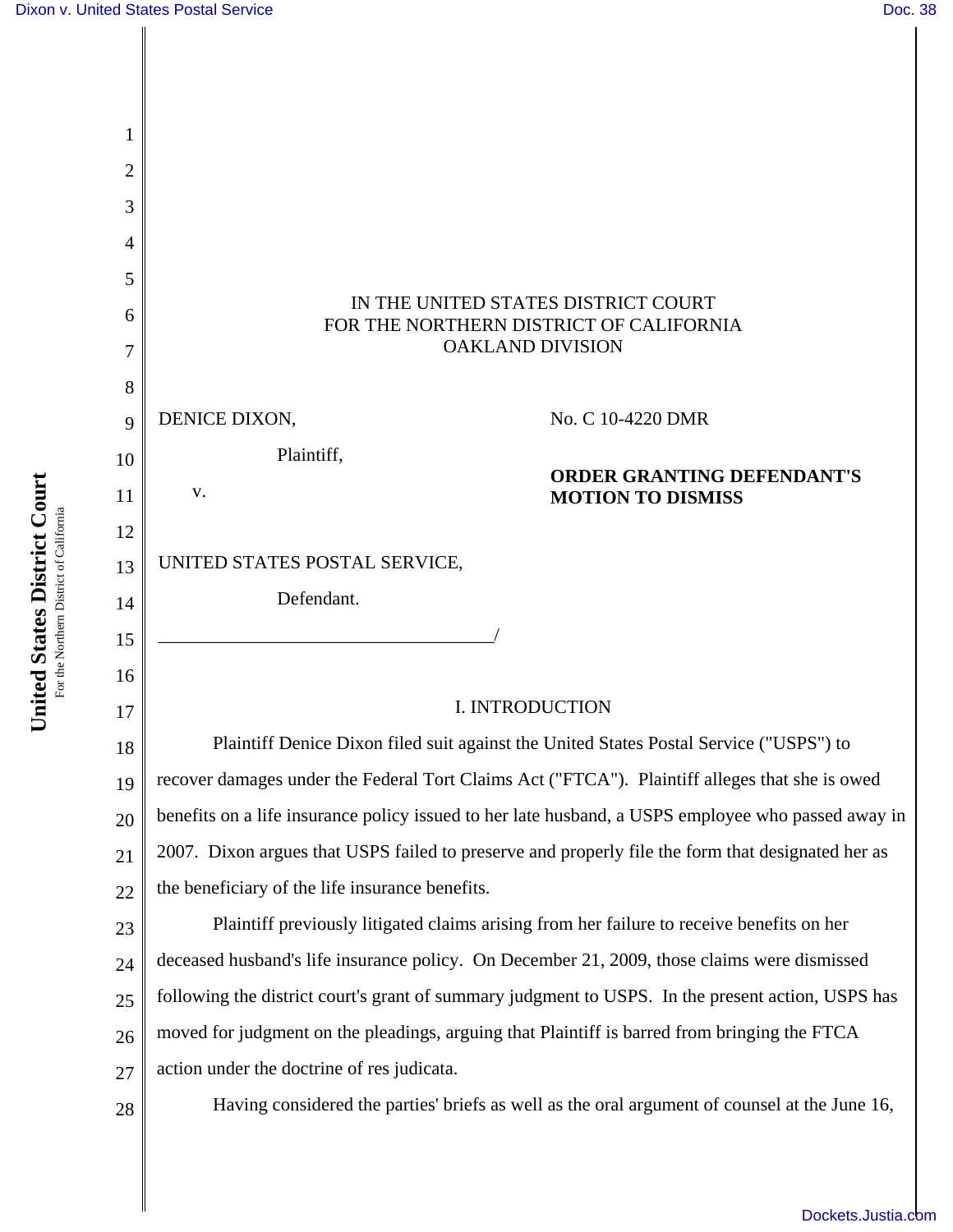1

2

4

5

6

7

8

9

10

11

12

13

2011 hearing, the Court hereby GRANTS Defendant's Motion for Judgment on the Pleadings.

## II. STATEMENT OF FACTS

3 Plaintiff's late husband, Raymond Patrick Dixon, worked at USPS and was insured under a life insurance policy issued by MetLife. (Compl. ¶ 2.) Shortly after Mr. Dixon's death in 2007, Plaintiff filed a claim to recover benefits owed to her under the policy. (Compl. ¶ 7, 8.) She received \$51,000 in basic benefits, but asserted that she was entitled to an additional \$82,500 in optional benefit coverages. (Compl. ¶ 6.) MetLife denied Dixon's insurance claim for the additional coverages, and instead paid the benefits to the deceased's first wife, Edith Dixon. Plaintiff contends that this was done in error; while acknowledging that Edith Dixon was once previously listed as the beneficiary under the plan, Plaintiff claims that Mr. Dixon modified the policy to list Plaintiff as beneficiary. (Compl. ¶ 11.) Plaintiff alleges that on January 29, 1999, she accompanied Mr. Dixon to a USPS office in Oakland, California in order to submit a form designating her as a beneficiary under the optional coverages "A" and "B." (Compl. ¶ 6.)

14 15 16 17 18 19 20 21 22 23 24 On April 17, 2009, in response to the denial of her claim for life insurance benefits, Plaintiff brought an action against MetLife and USPS. *Dixon v. U.S. Post Office*, No. 09-1694 CRB ("*Dixon I*"). Her 2009 action included a breach of contract claim for failure to pay the policy benefits, as well as a separate claim for Raymond Dixon's accrued wages, sick leave, annual leave, and holiday leave. In August 2009, USPS provided its initial disclosures to Plaintiff; these disclosures included Raymond Dixon's personnel file. The file did not include the change of beneficiary form that Plaintiff alleges was submitted by Mr. Dixon in 1999, designating her as the beneficiary. (Pl.'s Opp'n 8.) At that point, Plaintiff understood that MetLife had paid the benefits to Edith Dixon in conformance with the beneficiary designation contained in Mr. Dixon's personnel records, since the change of beneficiary form was not in Mr. Dixon's file. Accordingly, Plaintiff voluntarily dismissed MetLife without prejudice on December 18, 2009. (Pl.'s Opp'n 4.)

25 26 27 28 On December 21, 2009, the Honorable Charles R. Breyer granted USPS summary judgment on each of Dixon's remaining claims. *Dixon I*, No. 09-1694, 2009 WL 5125825, at \*1 (N.D. Cal. Dec. 21, 2009). The breach of contract claim necessarily failed as Dixon conceded that no contract existed between Dixon and USPS that designated her as a beneficiary for the optional coverage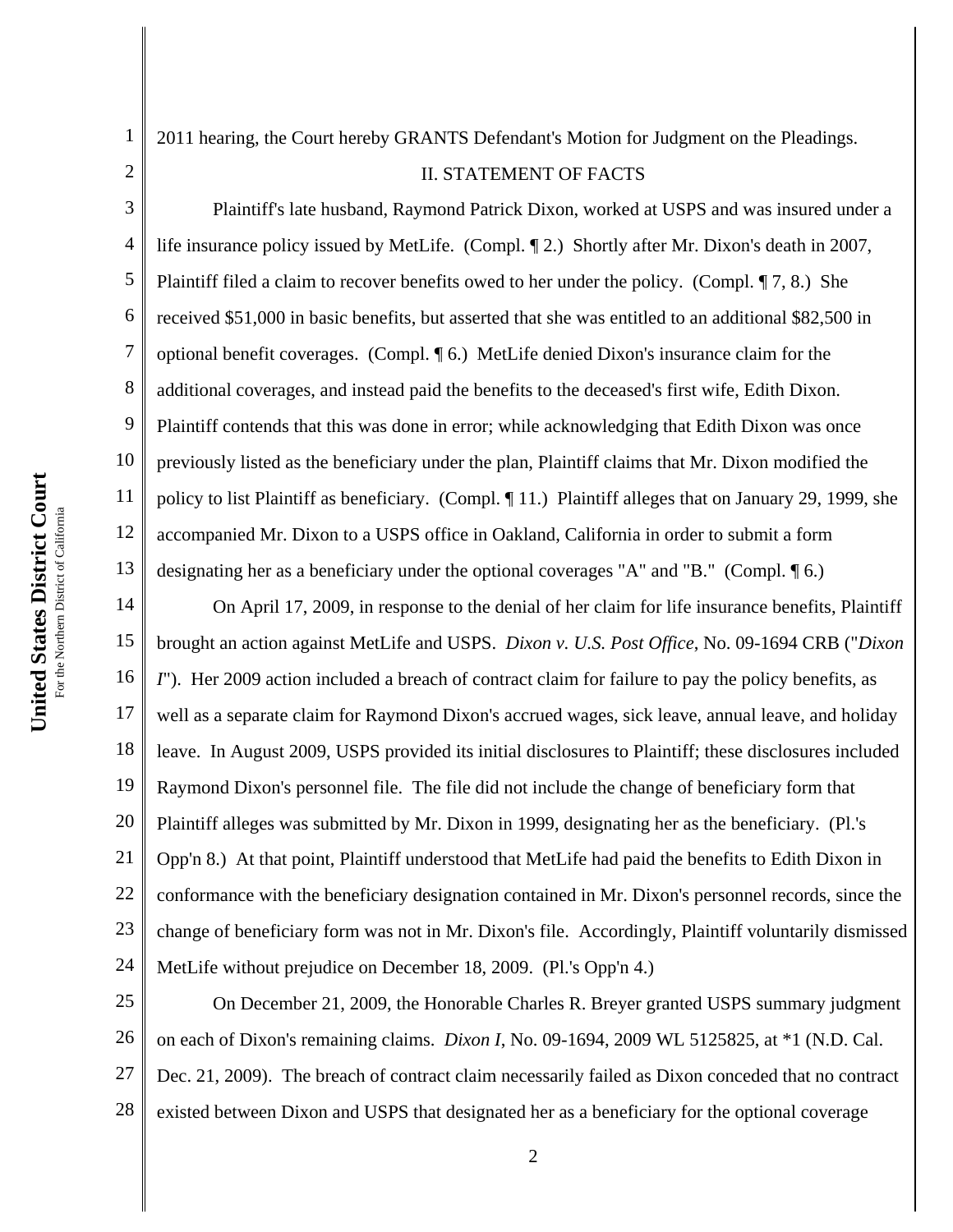1 2 3 amounts. *Id.* The court dismissed the second claim for accrued wages and benefits for lack of subject matter jurisdiction, as Dixon had not provided any proof of a waiver of sovereign immunity that would permit her to bring suit against USPS for the action. *Id.*

4 5 6 7 8 9 10 Having failed to recover the life insurance benefits through *Dixon I*, Dixon filed this second suit against USPS ("*Dixon II*") asserting a different legal theory to recover the benefits, namely, negligence under the Federal Tort Claims Act (FTCA), 28 U.S.C. §§ 2671-2680. (Compl. ¶¶ 10, 11.) Here, Dixon contends that she submitted the correct form to the USPS personnel representative, and that USPS in turn failed to preserve and properly file the form. Dixon argues that this failure amounts to negligence, and she seeks recovery of \$82,500 with interest and the costs of the suit.

Defendant now moves for judgment on the pleadings, arguing that Dixon is barred from proceeding with the FTCA claim under the doctrine of res judicata.<sup>1</sup>

13

14

11

12

## III. LEGAL STANDARDS

Judgment on the pleadings is appropriate when, even if all allegations in the complaint are

15 true, the moving party is entitled to judgment as a matter of law. Fed. R. Civ. P. 12(c); *Westlands* 

16 *Water Dist. v. Firebaugh Canal*, 10 F.3d 667, 670 (9th Cir. 1993). In ruling on a motion for

17 judgment on the pleadings, the court draws all inferences in the light most favorable to the non-

18 movant. *Gen. Conference Corp. of Seventh-Day Adventists v. Seventh-Day Adventist* 

- 19 *Congregational Church*, 887 F.2d 228, 230 (9th Cir. 1989). The court may grant a Rule 12(c)
- 20 motion only "when the pleadings show that it is beyond doubt that the plaintiff can prove no set of
- 21

 $\overline{a}$ 

27 may not demonstrate prejudice based solely on the untimely assertion of res judicata because the

28 doctrine would have been dispositive had the moving party asserted it when the action was filed. *Id.* Accordingly, the Court finds that Defendant did not waive its res judicata defense by failing to raise it in its answer.

<sup>22</sup> 23 24 25 <sup>1</sup> Res judicata is an affirmative defense that can be waived if not properly pled. *In re Adbox, Inc.*, 488 F.3d 836, 842 n.2 (9th Cir. 2007); Fed R. Civ. P. 8(c). However, the failure to plead the defense is not necessarily a waiver, as the court can permit a party to raise affirmative defenses through a subsequent motion. *Simmons v. Navajo Cnty., Ariz.*, 609 F.3d 1011, 1023 (9th Cir. 2010). The defense may be raised later if the delay in raising the defense does not prejudice the plaintiff. *Owens v. Kaiser Found. Health Plan, Inc.*, 244 F.3d 708, 713 (9th Cir. 2001). Dixon did not raise

<sup>26</sup> the issue of waiver and makes no argument that she has been prejudiced by Defendant's failure to raise its res judicata defense in its answer. Moreover, the Ninth Circuit has suggested that a party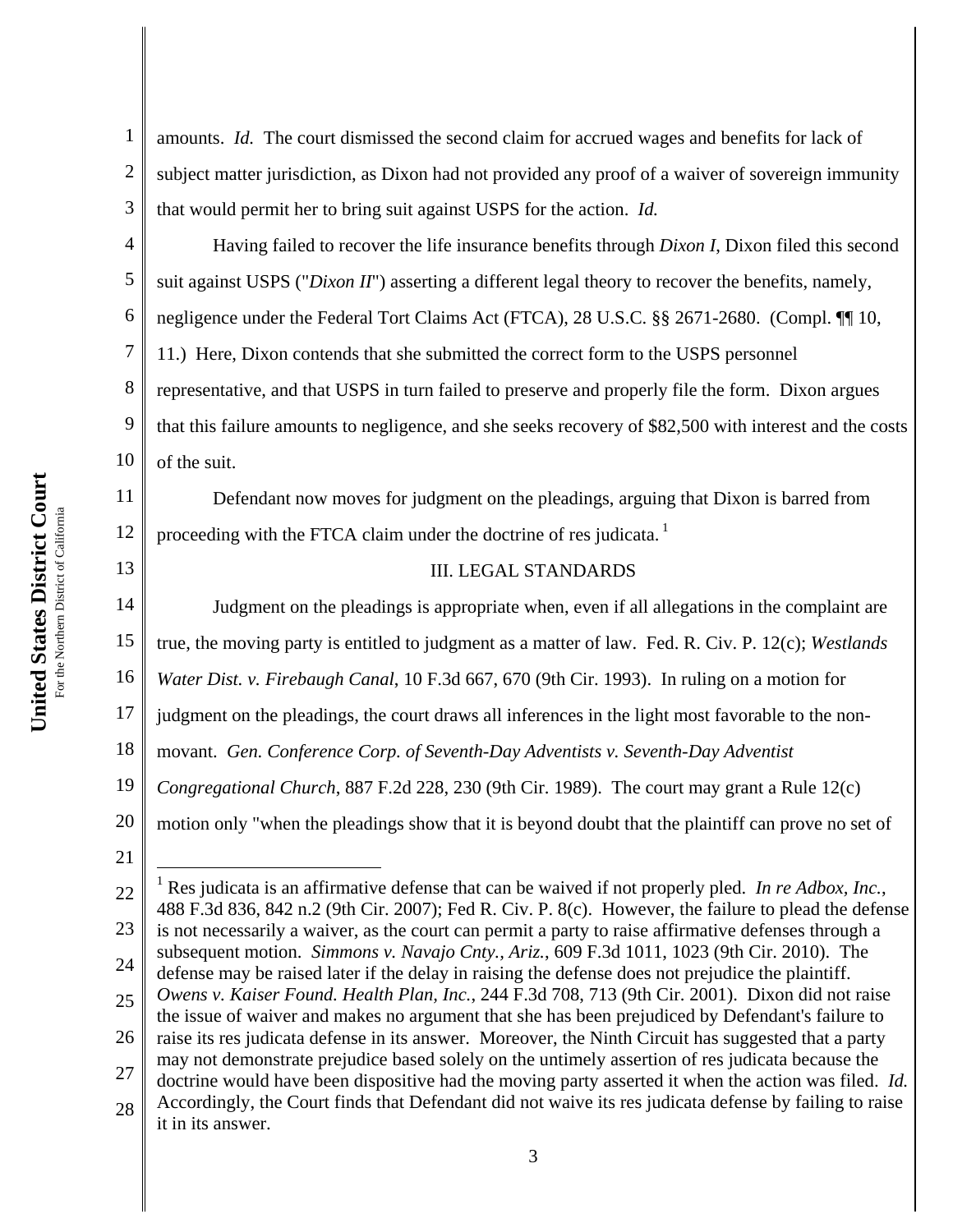1 2 3 4 facts in support of his claim which would entitle him to relief." *Enron Oil Trading & Transp. Co. v. Walbrook Ins. Co., Ltd.*, 132 F.3d 526, 529 (9th Cir. 1997) (quotation marks & citations omitted). If materials outside the pleadings are considered, the court must convert the motion into one for summary judgment. Fed. R. Civ. P. 12(d).

5 6 7 8 9 10 11 12 13 14 15 16 Res judicata bars litigation in an action if any of the claims were raised or could have been raised in a previous action. *Owens*, 244 F.3d at 713. A plaintiff "cannot avoid the bar of res judicata merely by alleging conduct by the defendant not alleged in his prior action or by pleading a new legal theory." *McClain v. Apodaca*, 793 F.2d 1031, 1034 (9th Cir. 1986); *see also Simmons v. Am. Airlines*, No. 01-1074, 2002 WL 102604, at \*4 (N.D. Cal. Jan. 23, 2002) (following adjudication of discrimination claim, res judicata barred plaintiff from introducing slander claim arising from the same incident). Underlying the res judicata doctrine is the recognition that a plaintiff's interests in a full and fair opportunity to be heard must be considered against the respect for a defendant's efforts and expense in defending itself. *Marin v. HEW, Health Care Fin. Agency*, 769 F.2d 590, 594 (9th Cir. 1985). In addition to private interests, res judicata also serves important public interests, including "avoiding inconsistent results and preserving judicial economy." *Clements v. Airport Auth.of Washoe Cnty.*, 69 F.3d 321, 330 (9th Cir. 1995).

17 18 19 20 21 The doctrine of res judicata is applicable when three requirements between the two actions are present: (1) identity of claims, (2) a final judgment on the merits in the first action, and (3) identity or privity between parties. *United States v. Liquidators of European Fed. Credit Bank*, 630 F.3d 1139, 1150 (9th Cir. 2011) (quoting *Tahoe-Sierra Pres. Council v. Tahoe Reg'l Planning Agency*, 322 F.3d 1064, 1077 (9th Cir. 2003)).

22 23 24 25 26 27 28 In considering a party's res judicata defense, the court may take judicial notice of facts that are generally known within the court's territorial jurisdiction, or are capable of accurate and ready determination by resort to sources whose accuracy cannot reasonably be questioned. Fed. R. Evid. 201(b). Doing so does not convert a motion into one for summary judgment. *Barron v. Reich*, 13 F.3d 1370, 1377 (9th Cir. 1994). A court may take judicial notice of motions and memoranda filed in a different lawsuit, *MGIC Indem. Corp. v. Weisman*, 803 F.2d 500, 504 (9th Cir. 1986), as well as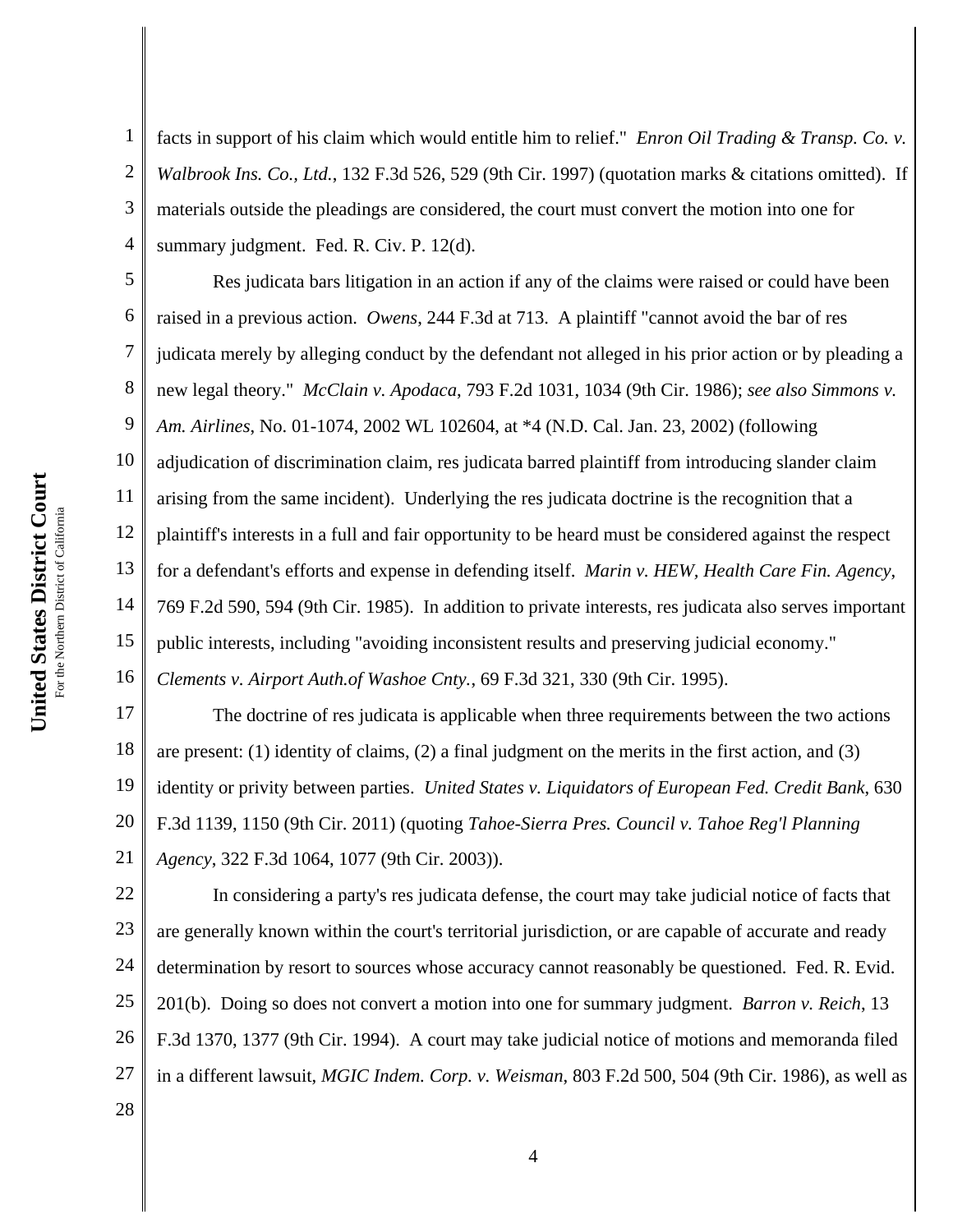3

4

1 2 the plaintiff's prior complaints and the orders dismissing them, *Commodity Futures Trading Comm'n v. Co. Petro Mktg. Grp., Inc.*, 680 F.2d 573, 584 (9th Cir. 1982).

## IV. DISCUSSION

5 6 7 8 9 10 11 12 13 14 15 16 17 18 19 20 21 22 23 24 25 26 27 28 The parties do not dispute that the previous case involved the same parties, and resolved with a final judgment on the merits. The applicability of res judicata therefore depends on whether there is an identity of claims between those brought in *Dixon I* and *Dixon II*. Plaintiff argues this element is not satisfied because the claims in *Dixon I* were not identical to *Dixon II*, in large part because they are premised on distinct legal theories. In addition, Dixon asserts that the cases look quite different: where *Dixon I* centered on the proper insurer and beneficiary, *Dixon II* looks instead to the circumstances surrounding the alleged disappearance of the beneficiary form. Moreover, Plaintiff argues that she was unable to bring the negligence claim in *Dixon I* because she had not yet exhausted her administrative remedies, a prerequisite to bringing an FTCA claim. Defendant disagrees with Dixon's attempt to distinguish the causes of action, and states that the factors used to assess identity of claims demonstrate that res judicata operates to bar this action. To identify whether identity of claims exists, the Ninth Circuit applies four criteria: (1) whether rights or interests established in the prior judgment would be destroyed or impaired by prosecution of the second action; (2) whether substantially the same evidence is presented in the two actions; (3) whether the two suits involve infringement of the same right; and (4) whether the two suits arise out of the same transactional nucleus of facts. *Costantini v. Trans World Airlines*, 681 F.2d 1199, 1201-02 (9th Cir. 1982). The court need not examine or find all four factors. *See id.* at 1202 ("[n]o single criterion can decide every res judicata question; identity of causes of action cannot be determined precisely by mechanistic application of a simple test."). Generally, the last factor is the most important to the analysis. *Id.*; *see also Cent. Delta Water Agency v. United States*, 306 F.3d 938, 952 (9th Cir. 2002). In some cases, res judicata can be applied solely on the grounds that the claims arise out of the same transaction. *See Int'l Union of Operating Eng'rs Tr. Funds v. Karr*, 994 F.2d 1426, 1430 (9th Cir. 1993); *Mpoyo v. Litton Electro-Optical Sys.*, 430 F.3d 985, 988 (9th Cir. 2005) (stating that the transactional nucleus criterion is often "outcome determinative").

5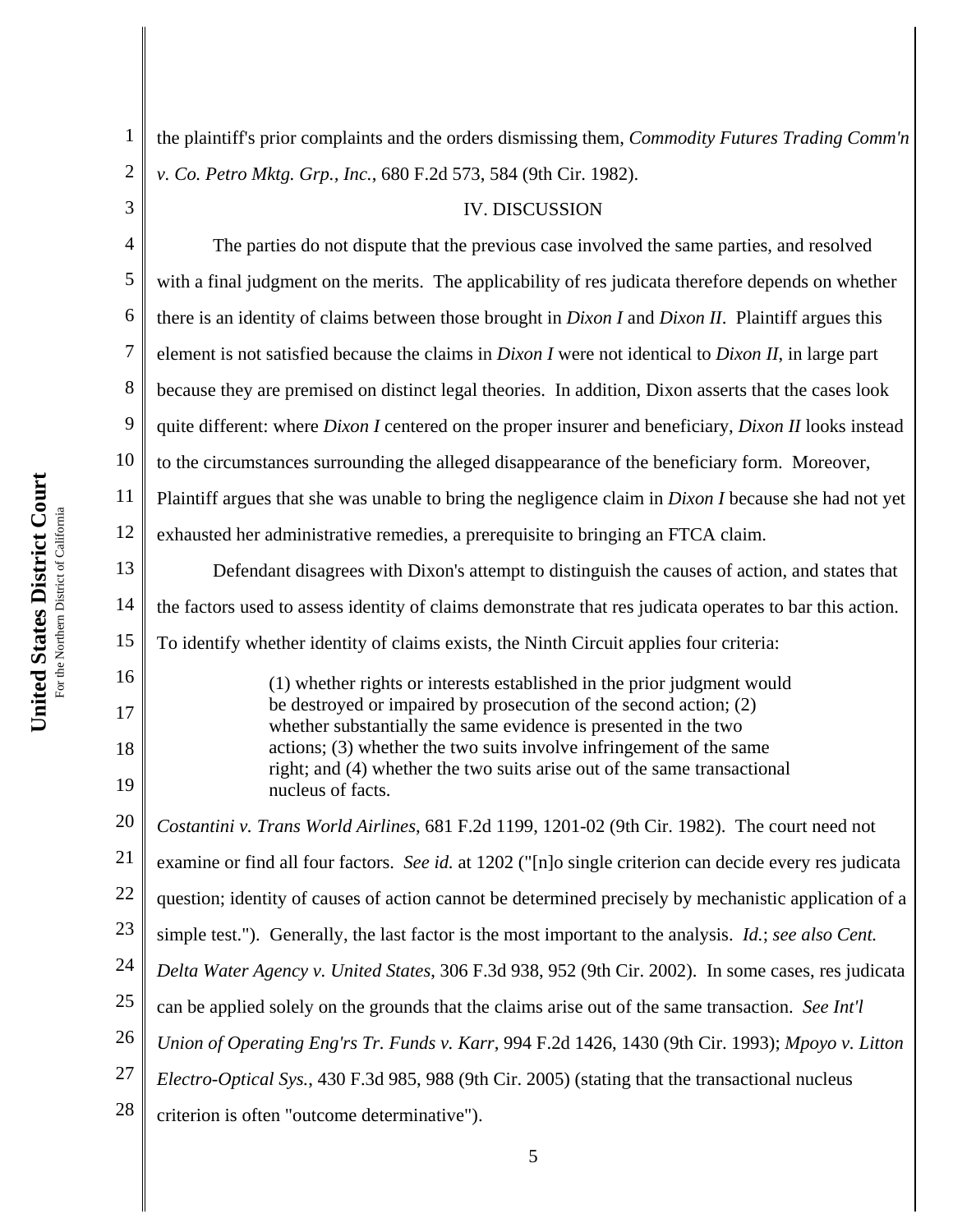1

2

3

4

5

6

7

8

9

10

11

12

13

14

15

Here, all four *Costantini* factors are met, thus establishing identity of claims for purposes of applying res judicata.

First, rights or interests established in *Dixon I* "would be destroyed or impaired" if this action proceeded. USPS defended this case previously, and the resources spent resolving the matter now necessarily would be duplicative.

Second, *Dixon II* relies upon "substantially the same evidence" as *Dixon I*. Both cases center on proof of Dixon's beneficiary status under the life insurance policy.

Third, the two suits involve the "infringement of the same right." In *Costantini*, the plaintiff brought suit first under a Sherman Act monopolization theory and then subsequently filed suit alleging the theory of interference with his business relationships. While each suit provided an alternative route to recovery, they both addressed the infringement of the same general right of "advantageous business relations." 681 F.2d at 1202. As identified above, Dixon's allegations arise from the alleged infringement of her right to receive benefits under her husband's life insurance policy. The introduction of a different legal theory from *Dixon I* in this action does not alter the outcome, as she still attempts to seek a remedy for the same right.

16 17 18 19 20 21 22 23 24 25 26 27 28 Finally, and most importantly, both cases arise out of the same "transactional nucleus of facts." The inquiry into this final factor establishes "whether the claim could have been brought in the previous action." *Liquidators*, 630 F.3d at 1151; *Tahoe-Sierra*, 322 F.3d at 1078. The similarity between *Dixon I* and *Dixon II* is clear. In *Dixon II*, Plaintiff merely shifts focus from a contract theory to a negligence theory, a shift that Plaintiff could and should have accomplished in *Dixon I*. Indeed, Judge Breyer remarked in his order granting summary judgment in *Dixon I* that the "thrust of Plaintiff's opposition is that some negligent act must be responsible for the failure of the Post Office to retain a copy of the Decedent's change of beneficiary for his life insurance policy." *Dixon I*, 2009 WL 5125825, at \*1. The two claims would have naturally fit with one another in the initial suit, and could have been tried together. *Mpoyo*, 430 F.3d at 987. Both actions in *Dixon I* and *Dixon II* are premised on similar evidence, *see Durney v. Wavecrest Labs., LLC*, 441 F. Supp. 2d 1055, 1064 (N.D. Cal. 2005) (presence of similar evidence speaks to identical nature of underlying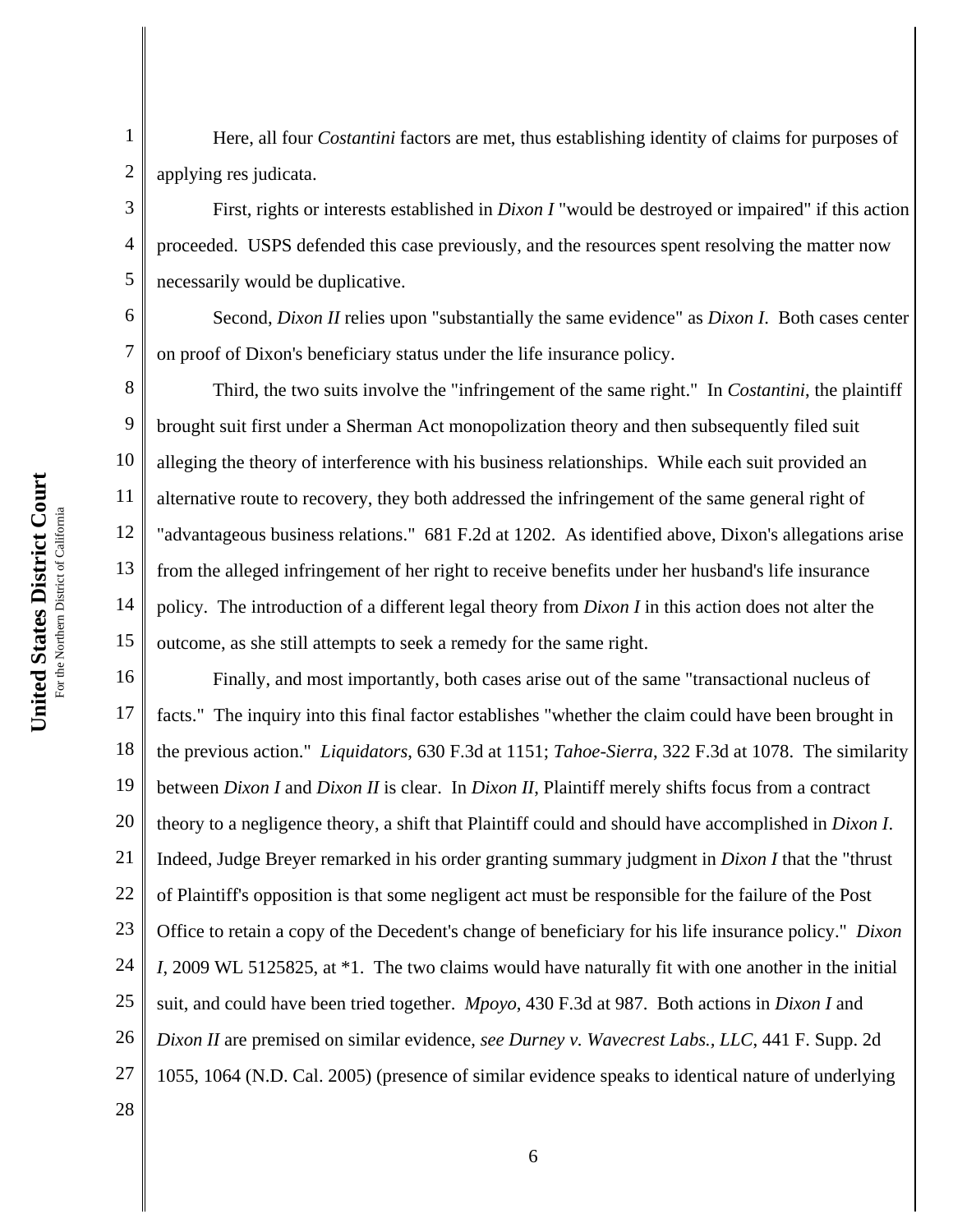**Court** For the Northern District of California For the Northern District of Californi **States District United** 

1

2

3

4

5

6

7

8

conduct), and seek the same recovery: the value of optional coverage policy's under Raymond Dixon's life insurance policy.

Actions that allege "contemporaneous" misconduct are quite likely to share the same transactional nucleus of facts. *See Costantini*, 681 F.2d at 1200 (even though the subsequent allegation was based on new evidence, the wrongdoing was contemporaneous with the first allegation and was thus barred by res judicata). While *Dixon II* no longer alleges breach of contract, Plaintiff's claim still focuses on proper payment under Raymond Dixon's life insurance policy, and is "contemporaneous" with the conduct challenged in *Dixon I.*

9 10 11 12 13 14 15 16 17 Dixon argues that res judicata does not apply because she did not have the necessary knowledge to bring a negligence claim against USPS. (Pl.'s Opp'n 9.) Res judicata includes claims that "should have been raised in earlier litigation." *Migra v. Warren City Sch. Dist. Bd. of Educ.*, 465 U.S. 75, 77 n.1 (1984). The party's actual knowledge of the claims is not required. Rather, what matters is if the party could have determined the issue through "diligent discovery." *See, e.g.*, *Harris v. Air Transp. Dist. 143 Int'l Ass'n of Machinists & Aerospace Workers*, No. 05-1824, 2006 WL 1148371, at  $*3$  (W.D. Wash. Apr. 27, 2006). A party's own ignorance will only "avoid the bar of res judicata" when that ignorance was caused by the "misrepresentation or concealment of the opposing party." *W. Sys., Inc. v. Ulloa*, 958 F.2d 864, 871-72 (9th Cir. 1992).

18 19 20 21 22 23 24 25 26 Here, USPS timely produced Mr. Dixon's personnel file as part of its initial disclosure requirement in *Dixon I*. At that point, Plaintiff had knowledge that her key piece of evidence was missing–the document that named her as beneficiary to her former husband's life insurance optional coverage benefits. Plaintiff had ample time to seek a stay of the action in order to file an administrative claim under the FTCA as a prerequisite to pursuing a negligence claim in *Dixon I*. *See, e.g.*, *Owens* 244 F.3d 708, 715 (to avoid res judicata, plaintiff should have moved to stay the initial action); *Gilbert v. Maricopa Cnty. Superior Court Dept. of Juvenile Prob.*, No. 10-919, 2011 WL 251463, at  $*3$  (D. Az. Jan. 25, 2011) (failure to seek a stay or amend the prior complaint compels application of res judicata in subsequent claims).

27 28 Res judicata applies even if the failure to exhaust administrative remedies prevented the party from bringing both actions in the first suit. *Owens*, 244 F.3d at 714-15. In certain situations ,